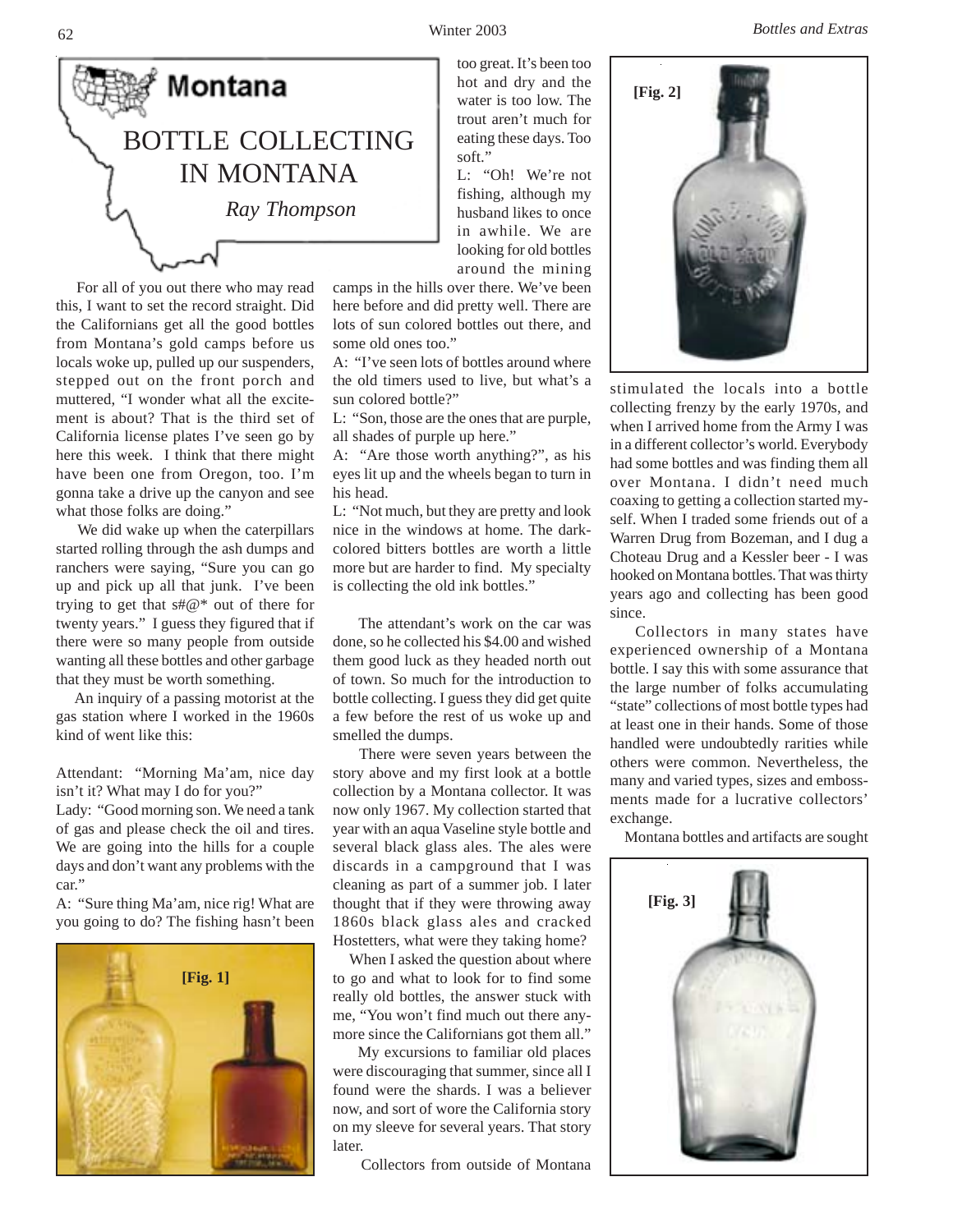*Bottles and Extras* Winter 2003



for a variety of reasons. Foremost behind a collector's urge might be the romance connected with a relic once part of the 1860s Gold Rush or early 1900 homesteading era. Next might be a connection to a place a family called home or where they had a business venture.

 Then there are those of us who have an affinity for bottle types and collect that state or one specimen from a number of states. And how many of us can be called casual collectors keeping what you dig, eventually trading for what sparks our interests? If you have dug in Montana, I am sure you have discovered a few Montana bottles and relics.

 No matter how we all got started, the bottom line is, "we like Montana bottles."

 Montana entrepreneurs of the last century and back into the late 19th century had their names and businesses embossed on bottles representing their businesses. These bottles came in a variety of shapes, colors, and sizes that match the commonly used styles of the day. Most of us, who have collected for a while, will recognize a shoofly whiskey flask, an enameled back bar bottle, the Hutchinson soda, a stoneware jug, the seltzer, blob top beer or soda, and the prescription drugstore bottle. We have all these bearing Montana places and businesses.

 I will portray some of these and characterize their uses and histories for you. I do not intend to get into a detailed discussion of an individual item, as that information will be aptly presented soon in a Montana bottle book.

Montana embossed and labeled bottles in 1969 or 1970. This effort, through the energy and perseverance of several ardent Montana collectors, is about to emerge as a definitive book on what our state has to offer. The Hellgate Antique Bottle Club of Missoula began cataloging and describing

 As some of you authors have experienced, you are always finding new items,

# and that is the case here. New whiskey, soda, beer and drugstore bottles have emerged in the last year. Going back for a moment to the statement I made about wearing the successes of the early bottle diggers on my sleeve, all but two of these discoveries were made out of state.

 Dunno, but I think we still have a few surprises in store. And to end the California story, I do not hold you responsible for anything except waking us up in time to enjoy the fantastic hobby of bottle collecting.

 Let's move on and discuss some of what we have that we are proud of and seek with an intensity not measured in many states. Since I started out above with a short list, let's start there.

## **WHISKEY**

 In summary, we have several clear quart embossed cylinders, a shoulder sealed cylinder in amber and olive green that comes as a quart and a "fifth". At least 20 coffins and shooflies, that many more straight sided flasks, around 10 silver overlay flasks, several leather covered flasks, gold printed with the proprietor's name and business, make for a nice group of very collectible bottles.

 There are also a few unique bottles, back bars and ceramics that contained liquor. We have evidence that the summer of "02" produced fragments of a true pumpkinseed embossed from Butte City. When this one surfaces for inspection, it will add another special bottle to pursue.

 Glass that has been thrown to the four seasons on a rocky hillside has not fared well. We often find items with a variety of damage. You don't have to stretch your imagination to understand the fate of the fragile shoofly and coffin bottles.

 One time, during my collecting adolescence, I asked a veteran collector how long it takes to find an embossed Montana whiskey. He stated, "If you get into a single dump and dig around twenty plain ones, you are likely to find one that is embossed."

 I now have reason to believe he knew what he was talking about. I was digging a trashy area below an 1895-1900 cabin and was finding whole plain shoofly bottles and other evidence that the former occupant believed in cures in a bottle.

 I had dug around 18 plain whiskies when the basket weave of shoofly base caught my eye. Lo and behold! It was an embossed Montana, one pint flask from H. J. ZAYAS in Helena (Fig 1). Was I excited

or what? And guess how many unembossed shoofly whiskey bottles were in that dump? Yup, 21!

 Many nice examples from nearly 60 proprietors have survived in the larger dumps. Specie from Anaconda, Butte, Great Falls, Helena, and Kalispell top the list for variety of collectible embossed flasks. These examples from Butte (Fig. 2) and Anaconda (Fig. 3) are extremely desirable.

 Montana businesses advertised across the state by stenciling names, businesses and products on stone ware jugs (Fig. 4). Our jugs come in the "mini" size up to, and probably exceeding, 3 gallons. We have cataloged close to 100 different jugs. Almost all are rare, 1 to 5 known. A few proprietors have 20 - 25 known, usually in several sizes.

 A rarity would be the FIVE TAPS SALOON from Great Falls (Sorry that my photo didn't turn out) and more common are those from the MONTANA LIQUOR COMPANY of Butte (Fig. 4,left). Another from GOODKIND BROS./ WHOLE-SALE WINES/ LIQUORS AND CI-GARS/ HELENA. MONT (Fig 4, right) represents the middle range of availability.

 Montana jugs are very collectible and highly desired by both collectors of western whiskey jugs and those who stick to Montana items. Recent bidding on available specimens has been phenomenal.

# **SODAS**

 Blob top, Hutchinson, Baltimore loop, and crown top sodas grace many collector's shelves. The American sodawater bottling industry was well on its way when gold was discovered in Montana and the great, mid-1860s rushes to Virginia City, Bannack, Last Chance (Helena) and many smaller unnamed strikes were under way.

 A thirst followed the miners as they ventures north to the mines. Some may have brought a bottle or two of their

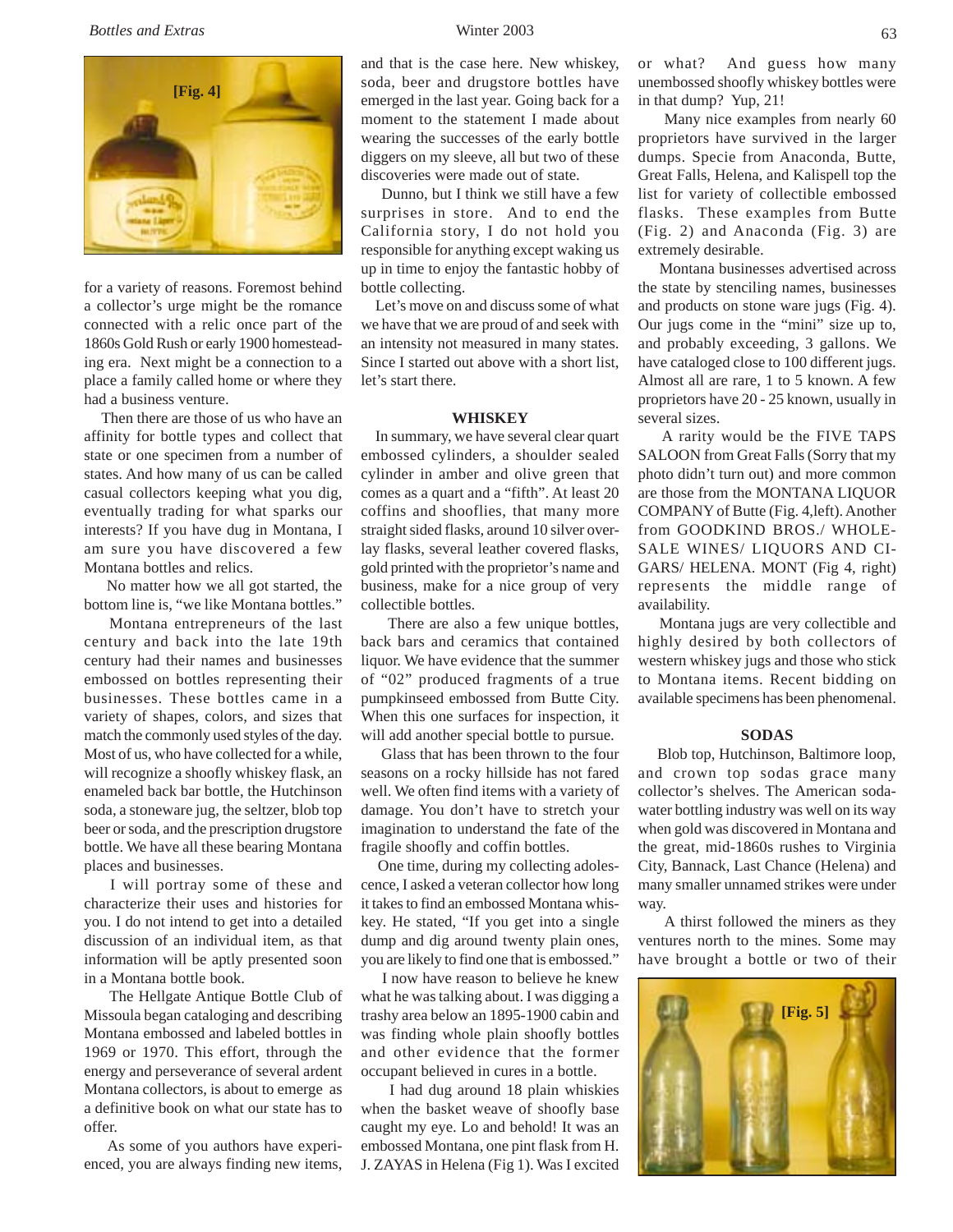Winter 2003 *Bottles and Extras*



 favorite with them. A few colored sodas from the mid west and California have been found here in the earliest mining camps. This is evidence that it wouldn't be long before the soda bottling entrepreneur would set himself up in business in this wide open territory.

 By the mid-1870s, soda businesses were being established in both larger and smaller communities. The small community of Coulson on the Yellowstone River, near what is now Billings, bottled a soda in a unique, dark aqua, heavy glass bottle, succinctly embossed W. A. BOOTS.

 This bottle has a gravitating (?) style stopper, which is unique among Montana embossed sodas. Research is continuing on this bottle's closure, and it may be one of the first embossed sodas in Montana. Butte and Helena proprietors were on the heels of this enterprise and had sodas bottled in embossed blob top bottles by the early 1880s.

 Wm. WILSON of Butte City used a bottle reminiscent of the earlier west coast blob tops, as did JURGENS & PRICE (Fig.5, right) and MERRITT & CO. of Helena. By 1885, Merritt had his own custom mold bottles in circulation (Fig. 5 left).

 As an historical note, Montana did not become a state until 1889. Of the bottles



**[Fig. 6] [Fig. 8]** SPECKART & CO./BUTTE CITY/MON. noted above, Wilson is the only one marked with M. T. for Montana Territory. is also an example of a territorial blob top bottle.

> Montana has two known Hutchinson sodas that are clearly marked M. T. These are from KROGER BROS. in Butte and A. LANDT in Livingston. Several other bottles marked with MON. are also known to be of Territorial vintage. Examples are GAMER & JACKY/PHILLIPSBURG/ MON. (Fig. 6), MONTANA BOTTLING CO./BUTTE/CITY/MON., and MON-TANA LIQUOR CO./GRANITE, MON.

> Most examples of Montana Hutchinson and Baltimore Loop sodas are embossed with Montana or Mont., suggesting their vintage is after statehood. Some of these businesses were established prior to statehood, but we are still researching when some of the bottles may have been introduced.

> We have a couple of others that are worth mentioning, since they are somewhat unique among Montana sodas. One is the W. H. BULLARD - MILES CITY - MONT., a six-sided, round bottom, blob top aqua bottle (Fig. 7).

> Another is the aqua Hutchinson embossed: DEERLODGE/SODA/FAC-TORY. Without the state or city embossed, we call these "mavericks," but I am sure the folks from the Deerlodge Valley had no trouble knowing where the soda factory was, since the town was one of the biggest in the Territory in the 1880s.

> The factory was producing soda as early as 1873, but the known bottle had to date after the patent of the Hutchinson stopper in 1879. Is there another blob top out there from Deerlodge that has yet to surface? Let's hope so! Statewide, we can account for nearly 60 sodas that are either Hutchinson or Baltimore loop stoppered. Several from larger towns are relatively

common and are a good nucleus around which you can start a very nice collection. An example is the HOLLAND RINK/ BOTTLING/ WORKS/ BUTTE, MONT. (Fig. 5, center).

 Around 1900 several rare and shortlived, tooled top, crown finished sodas



followed their older cousins, the Hutchs, into the iceboxes of Montana businesses. These are beginning to gain a following among collectors, and new examples are surfacing annually.

 With the advent of machine-made bottles (ABM) early in the 20th century, the hand-blown examples are surprisingly hard to find. While there are nearly 50 of the ABM types, I can account for fewer than 15 of the tooled top variety. For you aspiring collectors, the hand-blown, tooled top Montana sodas might be equivalent to the proverbial penny stock.

### **BEERS**

 Montana has always been a big beer drinking state. Attesting to the numerous blob top amber and aqua beers in the old dumps, many collectors left the bottles on site for the less experienced to pick up. I guess that is where the four cases of blob tops in the garage came from. I do keep them hidden so when the value goes up I can get them out, clean them up and make a bundle! I suppose by now you are all wondering what I've been smoking?

 Anyway, several Montana businesses chose to advertise their products and businesses through the use of embossed beer bottles. Nick Kessler of Helena was producing beer by 1865 and bottling in available discards and the rare shipments of new bottles that wound their way up the Missouri River to Fort Benton and then across the muddy, hilly road to Helena.

 We have an interesting conundrum with Kessler and when he may have chosen to emboss his bottles. Several (I can account for four found within 50 miles of Helena)

64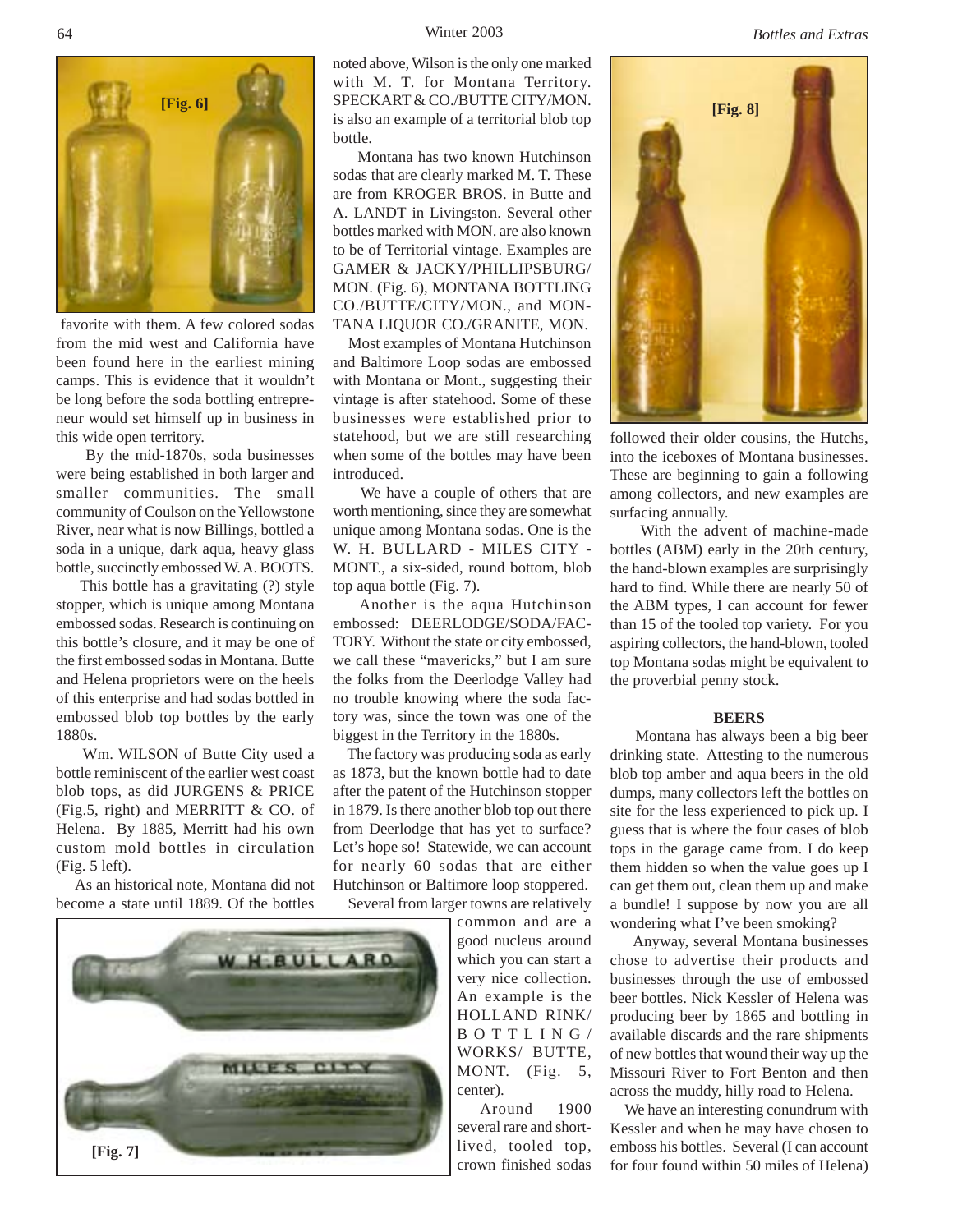

blob top, amber beer bottles, with the letters NK peened into the side near the base, have been found by area collectors.

 The letters on all the examples are similar enough for us to speculate that Kessler may have had someone mark his bottles with the hope that they might be returned for refilling. The other argument is that one or several bored miners, sitting around the stove on cold wintry days, tried their hands at depicting Nick Kessler's logo on the glass with a nail and the butt of their pistols. Who knows for sure? It is fun to speculate on the possibilities. If a positive attribution could be made - WOW!

 There are less than 20 embossed blob top and tooled crown top beers from Montana. More may surface and we hope they do, but among the twenty, several are

from the same companies. Kessler has a least four embossing styles on his beers, with the pint blob top, plate molded as in Fig. 8.

 The SILVERBOW BREWING CO. of Butte had its crown top 22 ounce, amber bottle embossed on the side (Fig. 9) and also on the base of its bottles. Of interest is the fact that the county, in which Butte is the county seat, is named Silverbow.

 Helena had the most embossed beers for one city in Montana with four known. In addition to the Kessler bottles there are: CONSOLIDATED/ MILWAUKEE BEER/ AGENCY/HELENA, MONT., an amber blob top split (Fig. 8); CAPITOL/BOT-TLING WORKS/HELENA/ MONT., an amber blob top split; and MILCH BROS./

**[Fig. 10]**



BOTTLERS/HELENA, MONT., amber blob top split and pint.

 Other populated cities had embossed blobs or crowns. A nice example of the former style is the W. H. BULLARD/ MILES CITY/MONTANA. This a tall (about 28 oz.) aqua bottle finished for the Baltimore loop closure (Fig. 10). Anaconda, Great Falls, Kalispell and Lewistown also produced collectible beers. As far as we know Anaconda, Kalispell and Lewistown had only crown tops.

 To finish this section I will mention an extremely rare, amber blob top beer. This is embossed M. L. CO./GRANITE/ MONT. The example I have seen is a split. There isn't a collector in Montana that wouldn't give up his or her favorite dog and a new set of snow tires for one of them. BITTERS

 The sole embossed contribution to this category is an amber, BIMAL, French square from Deer Lodge embossed on a

> single flat panel: J. D. EASTMAN/DEERLODGE, MONTANA.

> Mr. Eastman bottled his Oregon Grape Root Bitters in these labeled bottles. It is purported to have been widely distributed around Montana, yet very few examples exist. The product evolved into a tonic under a Dr. J. H. Owings, who managed the Eastman product line. Dr. Owings also had his own embossed drugstore bottles beginning in 1885, but continued to use an unembossed French square for Eastman tonic.

> An unembossed French square was also labeled as a bitters from the mining town of Philipsburg. This one was for a product called an Herb and Chamomile Bitters. I do not have the exact name at hand, but you get the picture

that more than one Montana businessman got into the bitters business. MILK

 Milk bottles have recently received great coverage in Marvin Michelotti's book Montana Milk Bottles, printed by Advanced Litho Printing in Great Falls, Montana. His coverage of the collectible dairy industry bottles and memorabilia covers items manufactured and used in this state between the 1870s and 1970s.

 The largest and most prosperous communities had many dairies competing for peoples' patronage. Keeping them aware of who was proving their milk was important, hence a variety of embossed and pyro names and advertisements came into being. The competition proved deadly to many dairies and closures or takeovers ended the use of their bottles.

 I've heard stories told of glass smashing parties where the embossed or otherwise marked containers were broken so that another company could not use the bottles. As the small and large dairies disappeared, their remaining bottles were destined to become valuable collectibles.

# **PATENT MEDICINES**

 These fantastic collectibles were produced as part of the national "snake oil" era when everyone wanted a cure or rem-